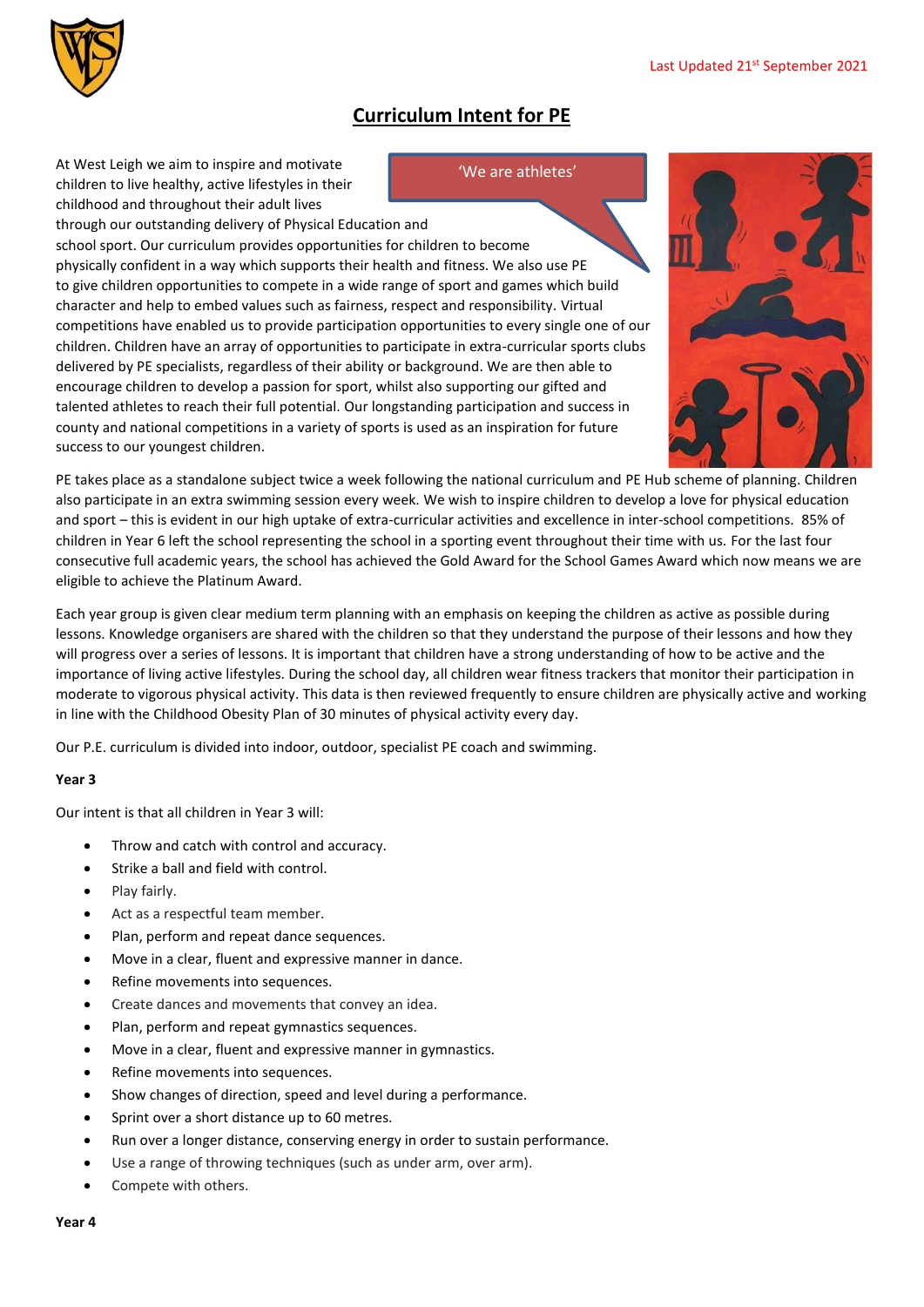Our intent is that all children in Year 4 will:

- Show resilience when plans do not work and initiative to try new ways of working.
- Use maps, compasses and digital devices to orientate themselves.
- Remain aware of changing conditions and change plans if necessary.
- Choose appropriate tactics to cause problems for the opposition.
- Follow the rules of the game and play fairly.
- Maintain possession of a ball (with, e.g. feet, a hockey stick or hands).
- Pass to team mates at appropriate times.
- Lead others and act as a respectful team member.
- Create dances and movements that convey a definite idea.
- Change speed and levels within a performance.
- Develop physical strength and suppleness by practising moves and stretching.
- Travel in a variety of ways, including flight, by transferring weight to generate power in movements.
- Show a kinaesthetic sense in order to improve the placement and alignment of body parts (e.g. in balances experiment to find out how to get the centre of gravity successfully over base and organise body parts to create an interesting body shape).
- Swing and hang from equipment safely (using hands).
- Use a wide range of throwing techniques (such as under arm, over arm).
- Throw with accuracy to hit a target or cover a distance.
- Jump in a number of ways, using a run up where appropriate.
- Compete with others and aim to improve personal best performances.

## **Year 5**

Our intent is that all children in Year 5 will:

- Select appropriate equipment for outdoor and adventurous activity.
- Identify possible risks and ways to manage them, asking for and listening carefully to expert advice.
- Remain positive even in the most challenging circumstances.
- Use a range of devices in order to orientate themselves.
- Choose and combine techniques in game situations (running, throwing, catching, passing, jumping and kicking, etc.).
- Work alone, or with team mates in order to gain points or possession.
- Strike a bowled or volleyed ball with accuracy.
- Use forehand and backhand when playing racket games.
- Compose creative and imaginative dance sequences.
- Perform expressively and hold a precise and strong body posture.
- Perform and create sequences.
- Express an idea in original and imaginative ways.
- Hold shapes that are strong, fluent and expressive.
- Include in a sequence set pieces, choosing the most appropriate linking elements.
- Vary speed, direction, level and body rotation during floor performances.
- Create well-executed sequences that include a full range of movements including:
	- o travelling
	- o balances
	- o swinging
	- o springing
	- o flight
	- o vaults
	- o inversions
	- o rotations
	- o bending, stretching and twisting
	- o gestures